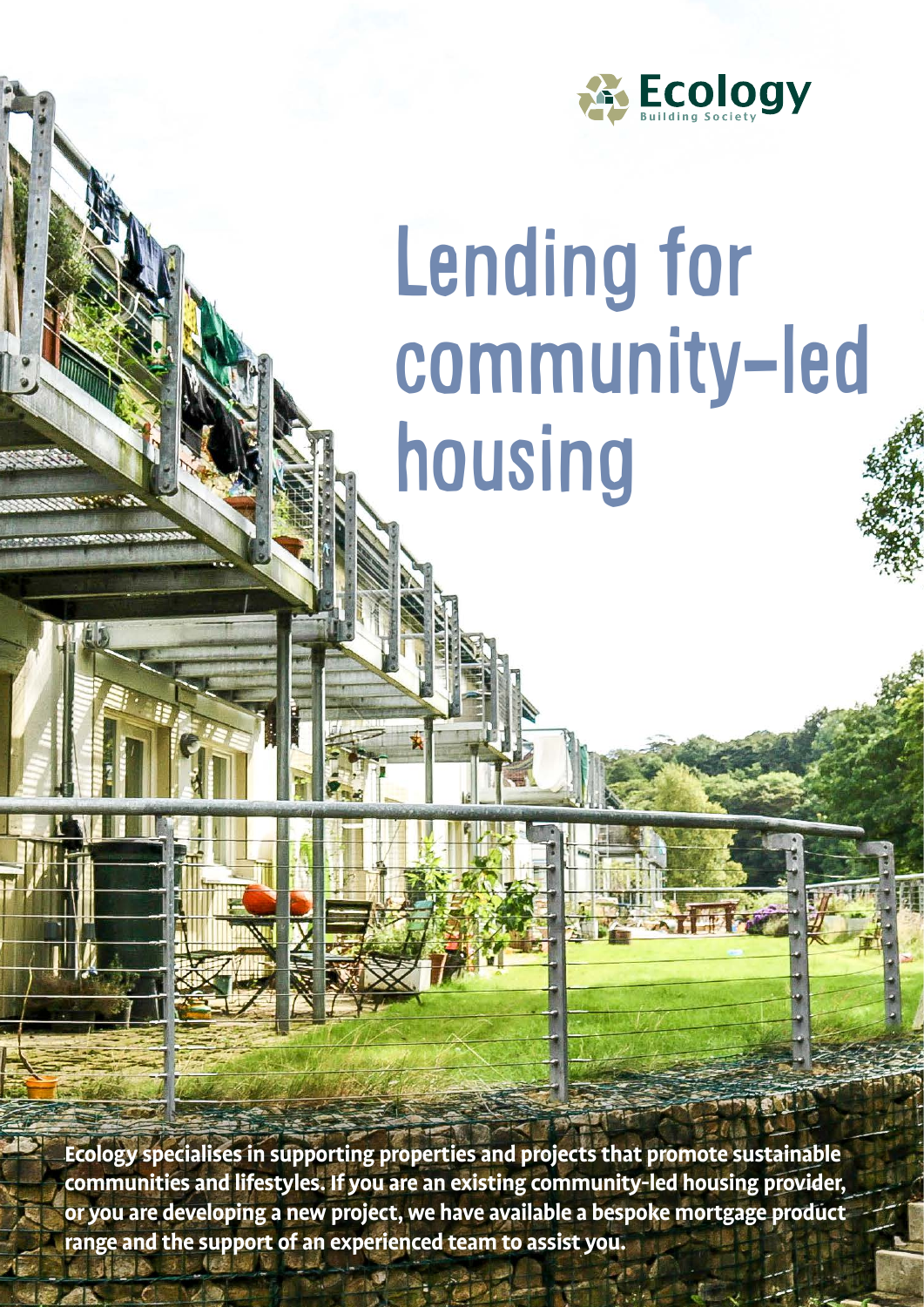# Lending for community-led housing

We see social housing provision, an increase in affordable homes and the development of new vibrant housing communities as key parts of a more sustainable housing mix. We want a wide range of people to have the opportunity to buy, rent or share high-quality, energy efficient housing in their local area, whether urban or rural.

### Who do we support?

We specialise in mortgages for a range of tenures and types of occupation. We support the renovation of poor quality, derelict and empty properties, which many other lenders may reject, and we encourage the construction of energy efficient new homes. Our mortgages for community-led housing are here to support:

- $\blacksquare$  New and established housing co-operatives
- $\blacksquare$  Housing associations
- **n** Community Land Trusts
- $\blacksquare$  Cohousing and members of cohousing groups
- $\blacksquare$  Community self-builders
- Mutual Home Ownership Societies
- self-help housing and homesteading.

In addition to providing housing development mortgages to community-led groups, we are keen to work in partnership with you to promote the availability of residential and shared ownership mortgages to your members on a site specific or design specific basis where your project meets our ecological criteria.

#### What do we support?

We'll consider lending on a wide range of properties, including those that would often be turned down by other lenders, for example:

- $\blacksquare$  Rescuing a derelict building
- $\blacksquare$  Converting a disused building into a home
- Buying back-to-back houses
- $\blacksquare$  Ecological new builds.

We take a balanced view of the social and ecological merits of each case when considering support for community-led housing proposals. We do not necessarily require your property to meet high ecological standards to lend, although naturally we encourage improvement, especially where there are evident low-cost opportunities to better the energy rating of your property.

If you are intending to build or undertake **renovation or conversion** work as part of your plans, we will expect the measures proposed to meet our ecological criteria via the use of energy efficient measures and sustainable materials.

Whilst there are no fixed or rigid definitions of what constitutes an eco home, we do require an appreciable standard of energy efficiency for all the **new build** projects we support. New homes must be built to a minimum of Level 4 of the Code for Sustainable Homes or achieve an A or B rating under the Energy Performance Certificate (EPC) system for us to consider lending. For more details on some of the eco-friendly materials and energy efficient measures we do encourage, please see our *What we lend on* leaflet.

Housing co-operatives are expected to have a **minimum** of four independent resident members to qualify for an Ecology mortgage. Please note that a family unit will be considered as one such independent member. We require 50% of adult resident members to be in paid employment or be able to evidence a regular income.

We will not lend to provide "bridging" support where repayment of part or all of the borrowing requested is dependent on the sale of other property owned by the co-operative or its' members.

We **don't** lend on large scale buy-to-let projects to private landlords or on holiday homes, which inflate housing prices and take residential property out of the reach of local people and communities.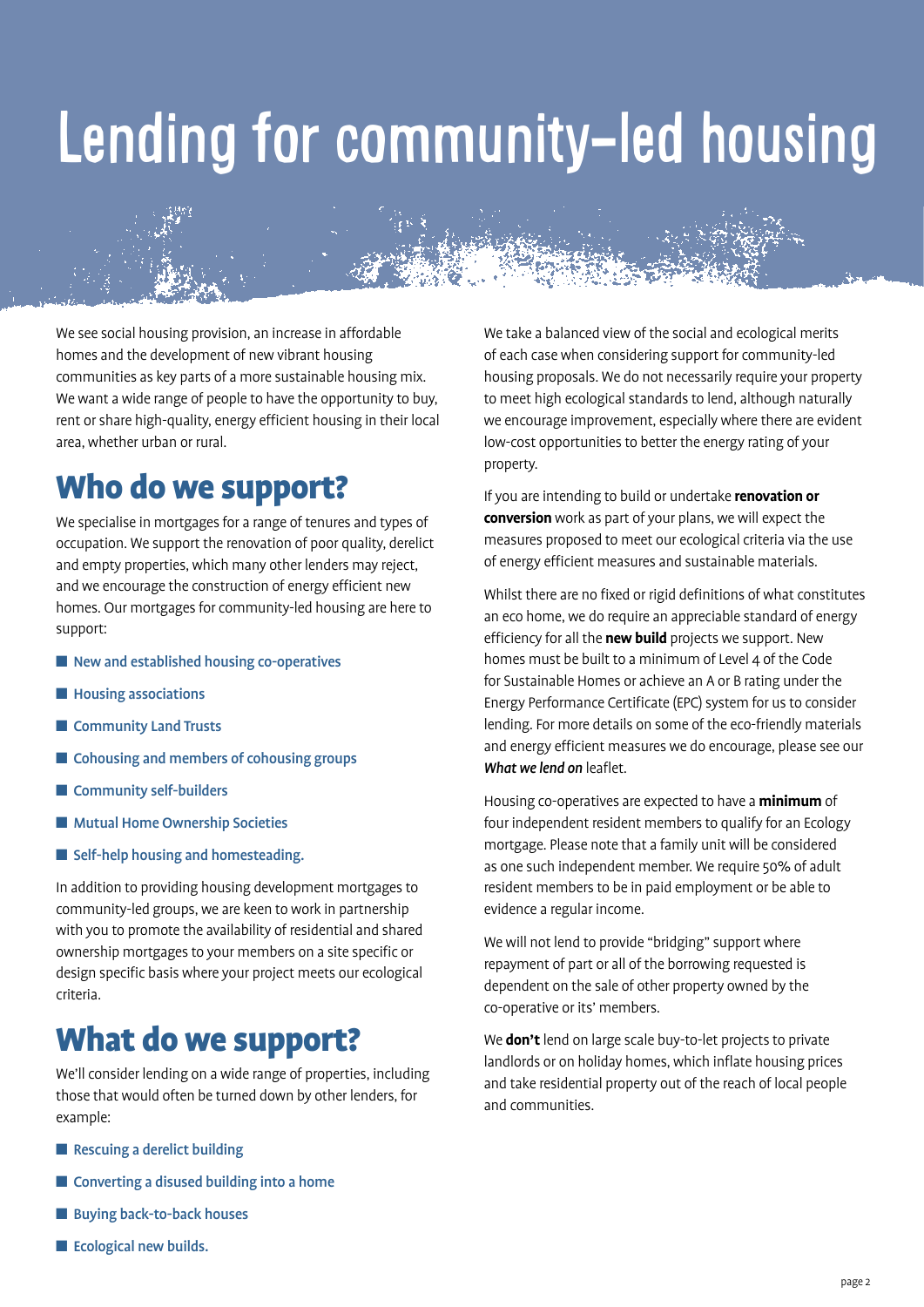



#### $\gamma_{\rm{eq}}^{\rm{max}}$

#### Residential mortgage arrangements for community housing projects

Whether you are funding your community housing project through Ecology or not, if you are building new homes that meet or better our minimum ecological standards, buyers could be eligible for a residential mortgage with the Society. They could benefit from an interest rate discount reflecting the energy efficiency of the home once completed and certified. (see *Our C-Change discounts* leaflet for details).

Our shared ownership mortgages are available from a minimum share of 25%, at our standard variable rate and also include our C-Change discounts. We can lend up to 95% of the share value for buyers purchasing a property under shared ownership arrangements.

For community-led group proposals, it's always a good idea to discuss your designs or development at an early stage with us. We can then assess our capacity to provide residential mortgages for members and provide an indication as to how many units we may be willing to mortgage on completion on any given site, subject to assessing the circumstances of individual applicants.

For full details of our current terms for residential borrowers, including our terms for shared ownership mortgages, please refer to our *Current residential rates and charges* leaflet and *Our C-Change discounts* leaflet.

**Residential mortgages and shared ownership mortgages for individuals or individual members of groups are regulated by the Financial Conduct Authority.**

**THE PROPERTY MAY BE REPOSSESSED IF YOU DO NOT KEEP UP REPAYMENTS.**

#### Key features

- We offer a straightforward, individual approach. We consider each application individually and where appropriate, a site visit may be arranged with you to discuss your project.
- Mortgages are available on a capital and interest repayment basis, with interest-only periods available to support new developments, subject to eligibility.
- **n** Mortgage terms are available from 10 years up to 40 years, subject to eligibility.
- You can borrow up to 80% of the property's value, subject to eligibility.
- **N** We will consider lending funds up front on land or the unimproved value of a building with outline planning consent.
- Stage release payments are available as the value of property is increased through building or renovation work, subject to our maximum loan-to-value at any given time.

#### **Community-led housing mortgage products for co-operatives, associations, limited companies and other organisations are not regulated by the Financial Conduct Authority.**

For details of our current terms for community-led housing please refer to our *Current commercial rates and charges* leaflet.

#### Contact

Because we take an individual approach to every mortgage, we like to discuss your project with you before you make a formal application, to make sure it fits our criteria and to answer any questions you have.

You can contact our Business Development Team on **01535 650 774**, or you can email us at **commbiz@ecology.co.uk**

or write to the Society. When you get in touch with us, it's helpful if you can provide us with some basic information about your project:

- what you want to do (especially the environmental aspects of your project)
- how much you'll need to borrow
- $\blacksquare$  how you intend to finance it.